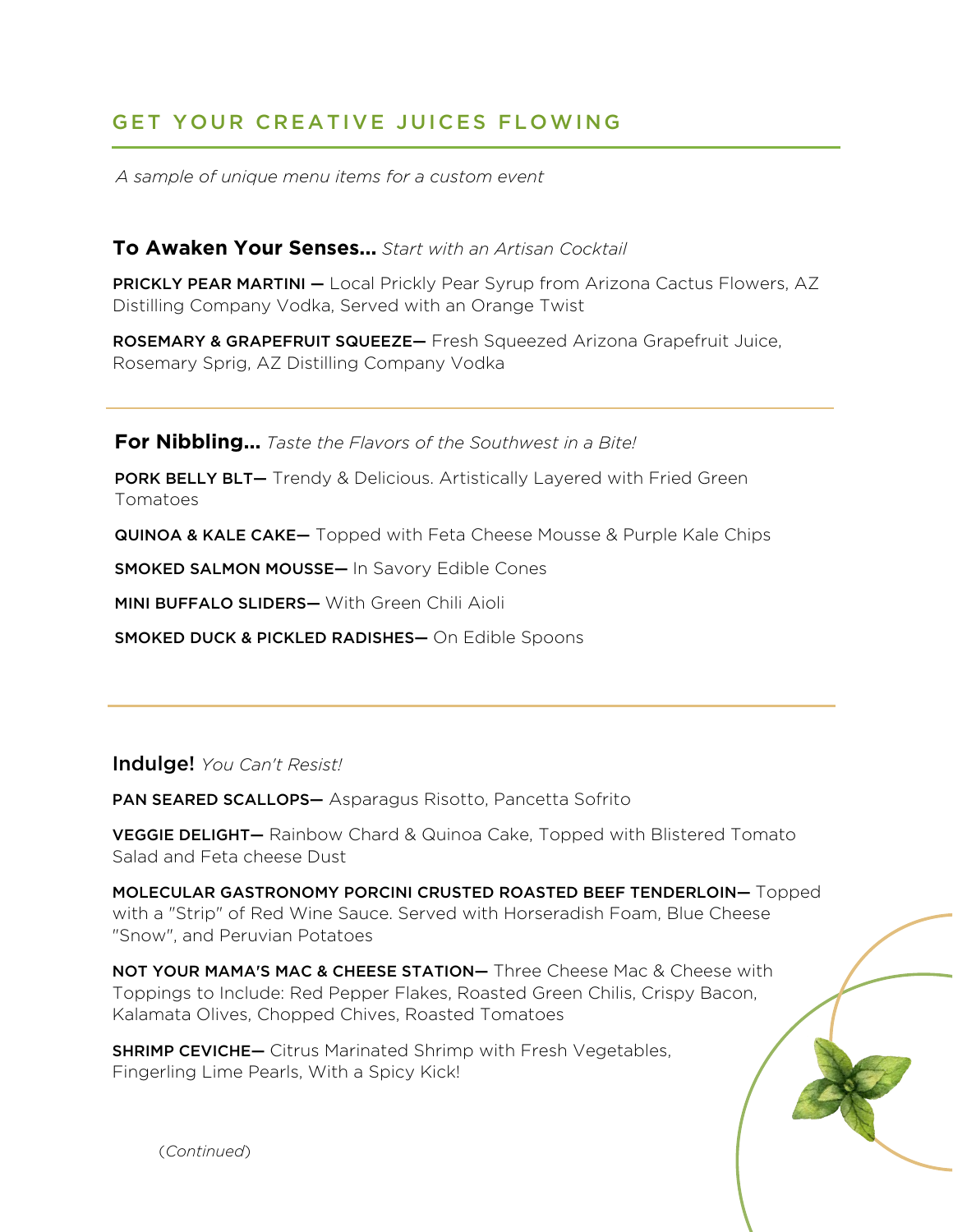### **Sweets!** *We hope you left room!*

LIVE ACTION CRACKLE CORN - Prepared by Uniformed Chefs... You won't want to miss the show! Homemade Sweet Caramel Crackle Corn. Add in Chopped Peanuts, Salty Pretzel Bites, Mini Chocolate Chips, Crushed Pepitas, Shredded Toasted Coconut, Drizzled with Warm Dark Chocolate, Mini Chocolate Fudge, and White **Chocolate** 

CANDY BAR!— All Made From Scratch: Twix Bars, Peanut Butter Cups, Fuchsia Sweedish Fish

POP ROCK CUPCAKES- Chef's favorite flavors topped with Candied Pop Rocks

MEYER LEMON FOAM— With a taste of Limoncello

**Are you stuffed?**